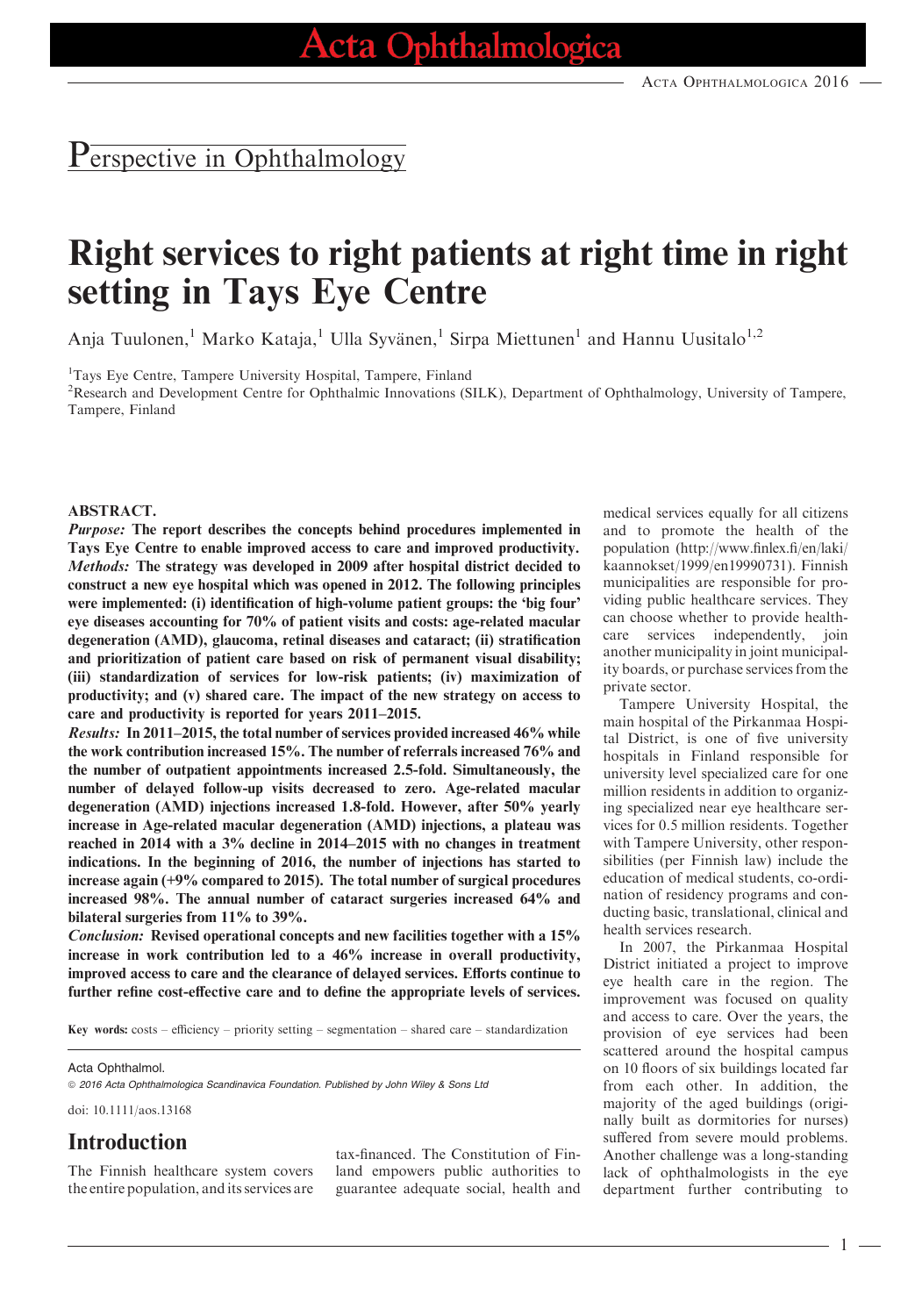problems in access to care. Due to suboptimal access to services, both the municipalities (the owners of the university hospital) and Tampere University Hospital were forced to outsource segments of eye healthcare services and purchase care (e.g. cataract operations and glaucoma management) from the private sector, which further increased the incoherence within the regionally divided eye healthcare system. The 'big picture', that is whether the volume or costs of the provision of eye care services, or of their quality, was at the right level, was neither understood nor properly managed.

After earlier unsuccessful attempts to solve these challenges, in December 2008, the Hospital Administration made a decision to plan for a new eye hospital and recruited an external expert to lead the project and the Eye Centre (Kokkinen & Lehto 2011). After creating a functional action plan including initiation of an architectural design for the new premises, in August 2009, the Board of Directors of the Pirkanmaa Hospital District approved the construction of a new facility. A private company managed the construction project, and the Pirkanmaa Hospital District signed a 20-year rental agreement with this company. Tays Eye Centre was established as an independent economic unit within the Tampere University Hospital in 2011 and the new Tays Eye Centre opened its doors in January 2012.

Since the opening of the new building (Fig. 1) and the implementation of the revised operation plan based on new strategies and principles, over 1500 visitors from 30 different countries have visited Tays Eye Center. The purpose of this case report was to describe the main principles of actions at the Tays Eye Centre – based on the implementation of published systems dynamics models in Finland (Tuulonen 2005; Tuulonen et al. 2009) – and their impact on access to care and productivity in daily practice.

### Definition of Strategy and Success Factors

The main objective of the Tays Eye Centre is to allocate limited healthcare resources in the most cost-effective way to promote the well-being of the Fig. 1. Pictures from Tays Eye Centre.

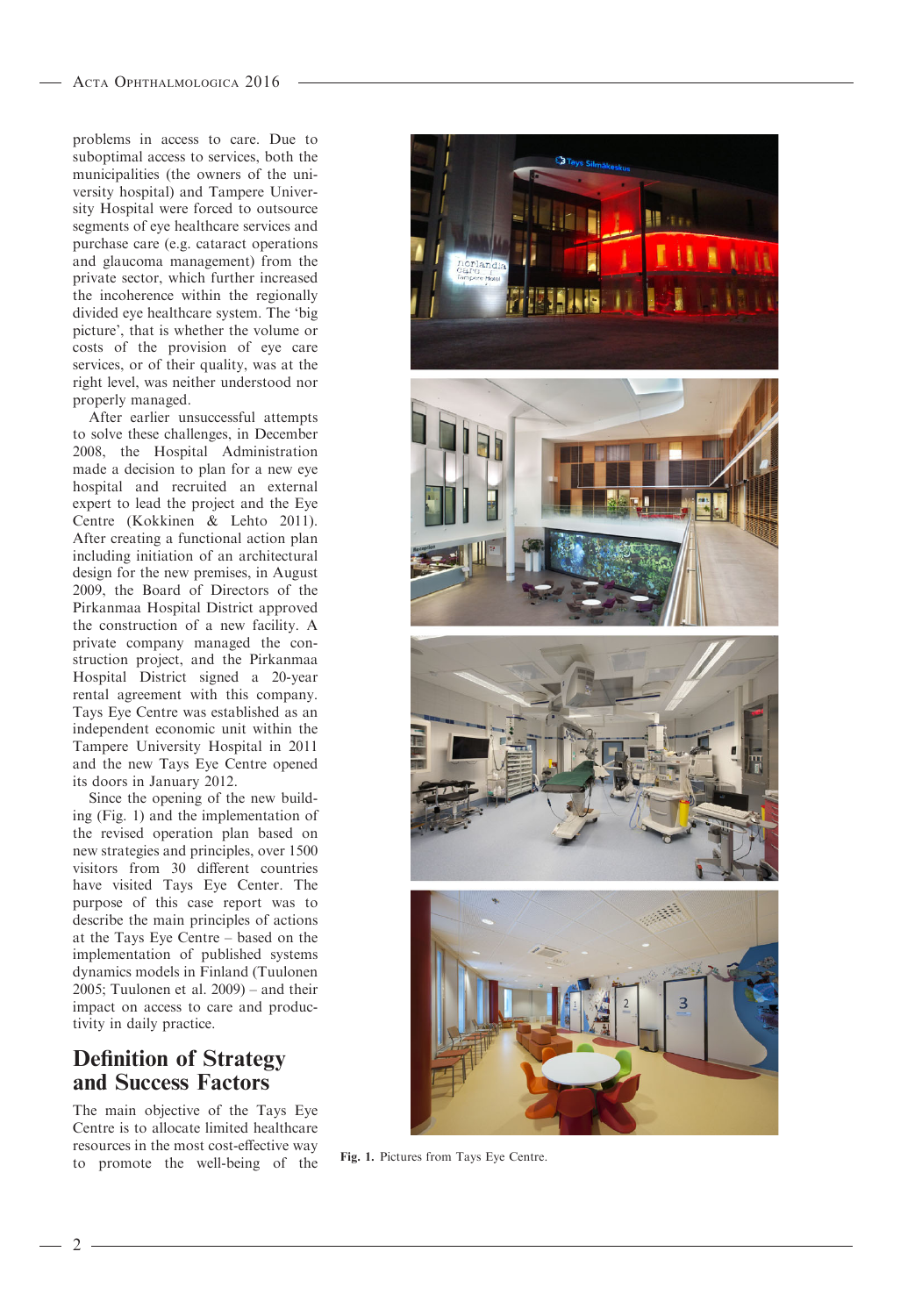citizens in the Pirkanmaa Hospital District. That is, the available resources budgeted yearly by the municipalities available to the Tays Eye Centre would be invested to produce appropriate (as enacted in the Finnish Constitution) and necessary care by agreeing to prioritize the care for eye diseases causing permanent visual disability. Accordingly, the key factors for success were defined as recognizing, developing and implementing cost-effective methods in providing eye health care as well as supporting education and research.

### The Main Operational Principals

The need to understand and accept the reality of the growing discrepancy between demand for and availability of resources for healthcare services was defined as Step One. That is, despite our sincere intentions and goodwill (regardless as to how healthcare services are financed), it is not possible to guarantee all possible services to every person, neither currently nor in the future (EXPH 2015). Step One also includes a deep understanding that we, as healthcare providers are both part of the problem and also of the solution (Culyer & Maynard 1997; Fisher & Welch 1999; Tuulonen 2005; Tuulonen et al. 2009): (i) healthcare systems tend to expand their own demand (Keskimäki 2003), (ii) universities strive to invent new interventions in spite of a lack of resources adequate for all current interventions, and (iii) citizens do not want to pay more taxes. There is also long-standing evidence indicating that simply spending more money and more resources does not improve access nor the outcomes of care, nor patient satisfaction (Fisher et al. 2003a,b). This is also true for ophthalmology, and spending more resources may even counter-intuitively result in worse health-related quality of life (Fisher & Welch 1999; Hagman 2013).

Instead of agonising and complaining, or trying to escape this reality (which results in lesser likelihoods of both finding appropriate solutions as well as improving the wellbeing of both patients and healthcare personnel), in Step Two, the Tays Eye Centre accepted to take the responsibility of the advantages and disadvantages of the decisionmaking, including the costs, and keeping

in mind the goal of developing sustainable eye care together with the patients, the citizens, the municipalities, the national authorities and all other parties involved.

#### Main principles for achieving services with appropriate quality, high volume and low costs (Table 1):

1. Identification of high-volume patient groups. Exudative age-related macular degeneration (AMD) (the main cause of permanent visual impairment in the elderly), glaucoma (the number two cause for visual impairment in the aged), retinal diseases (including diabetic eye disease, the leading cause of visual impairment in the working age) and cataract accounted for two-thirds of patients, visits and costs at the Tays Eye Centre in 2011–2015 (the 'big four' eye diseases).

2. Segmenting and priority setting on the basis of patients' risk for permanent visual disability. In 2013, the Tays Eye Centre and the municipalities in the Pirkanmaa District agreed on prioritizing eye diseases causing permanent visual disability. This strategy was specifically chosen as an extremely important complementary addition to the national criteria of access to care within ophthalmology decreed in 2005 (Tuulonen et al. 2009). In 2015, the Finnish ophthalmology department, chairing at the public eye hospitals, expressed an intention to introduce the same prioritization principles to the Council of Choices for Health Care in Finland (COHERE Finland) in the Ministry of Social Affairs and Health (Kauppila & Tuulonen 2016). To date, the National Institute of Welfare and Health (NIWH) only keeps track of waiting times for cataract surgery in spite of the fact that cataract, among 'the big four' eye diseases, is the only one which does not cause permanent visual disability. Regarding outpatients, NIWH presently only documents access to care of newly referred patients while the majority of ophthalmic patients have chronic disease requiring lifelong surveillance.

In the Tays Eye Centre, the care processes of eye diseases are planned to guarantee an early first contact thus enabling recognition and segmentation of high-risk patients from less urgent patients. Ophthalmologists evaluate patients' risk status regarding their risk of permanent visual impairment using referrals and monitoring the results of patient examinations. Depending on the estimated risk, the process follows standardized or individualized paths of care.

For a low-risk patient, the ophthalmologist can create an action plan for care and follow-up based on various imaging and visual field examinations as well as estimating the individual need for face-to-face visits. In several patients groups, the follow-up visits of these low-risk patients are provided by

Table 1. Summary of the main concepts behind procedures implemented in Tays Eye Centre to enable improved access to care and improved productivity.

- 1. Identification of high-volume patient groups
	- The 'big four' eye diseases account 70% of patients, visits and costs:
	- a. AMD: The main course for permanent visual disability in the elderly
	- b. Glaucoma: The number two cause for visual disability in the aged
	- c. Retinal diseases (including diabetic eye disease as the leading cause of visual disability at working-age)
	- d. Cataract (does not cause permanent visual disability)
- 2. Segmentation and priority setting patients based on their risk for permanent visual disability Most resources are allocated to eye diseases causing permanent visual disability (1a-c)
- 3. Standardization of high-volume services
- Different paths for high- and low-risk patients
- 4. Efficient production of services
- For example, two visual field examinations simultaneously, virtual clinics, bilateral cataract surgery.
- 5. Shared care
	- Physicians' time allocated to high-risk patients, decision-making and coordination of processes Nurses injecting AMD drugs, running their own clinics and prepreparing virtual patients Optometrists performing pre-operative cataract measurements Secretaries adopting tasks previously performed by nurses

Technicians taking automated tests, for example autorefraction and visual acuity, rebound tonometry, and visual fields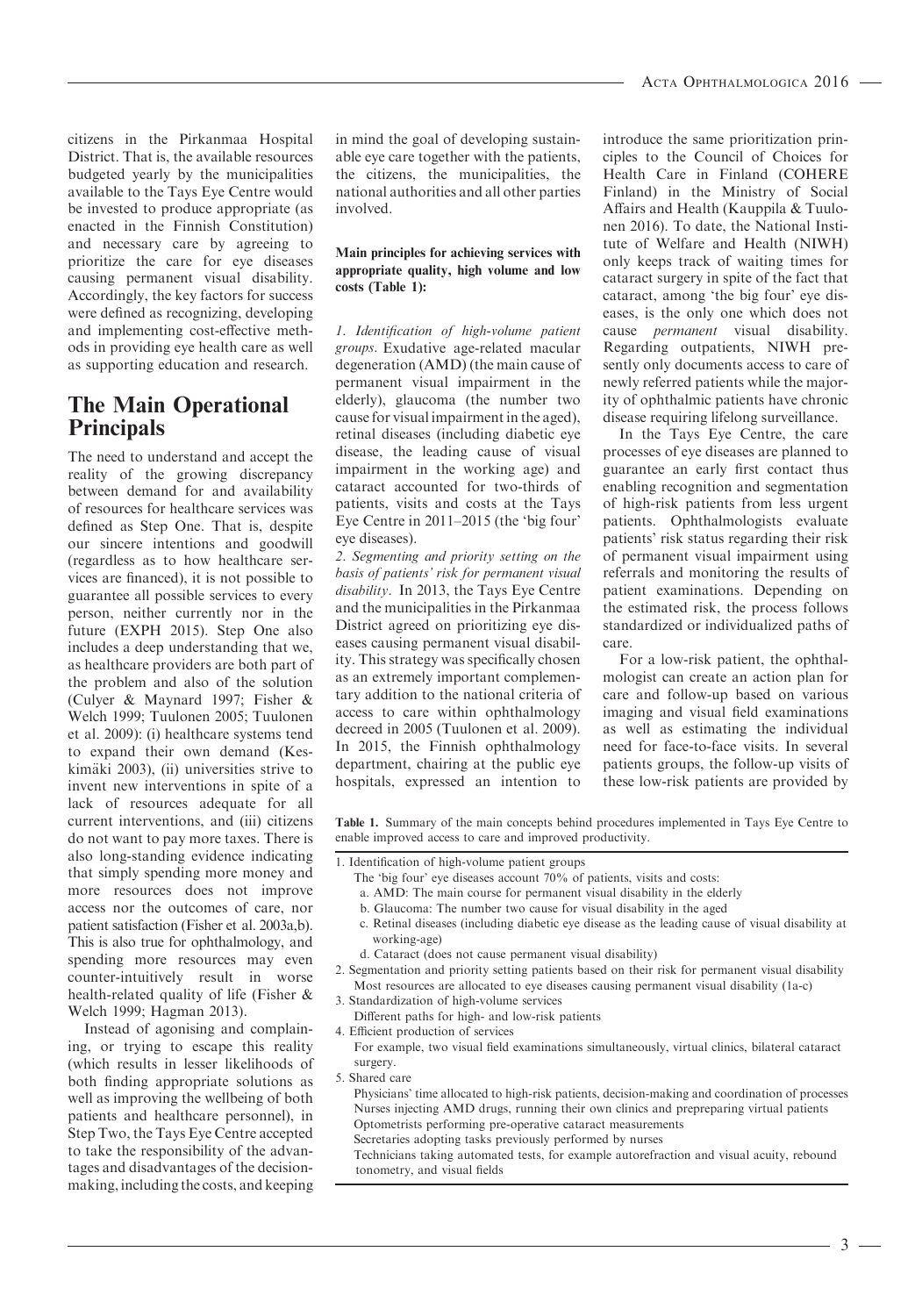other healthcare professionals (optometrists and nurses) under the supervision of the ophthalmic physician. Thus, the ophthalmologist may be 'virtual' to the patient. However, ophthalmologist 'sees' the patient through the test results and designs the care procedures and defines thresholds as to when the patient must contact the physician.

3. Standardization of high-volume care. The care processes for high-volume 'usual' patients are standardized by multidisciplinary teams in order (i) to minimize unnecessary variations in care, (ii) to maximize the use of nurses' and optometrists' knowhow and input by diligently following specified care protocols, (iii) to allocate physicians' time to decision-making (diagnostics, definition of care processes and ensuring enough face time for patients requiring individualized care) and (iv) to allow evaluation and implementation of evidence-based care. For example, the standardization of glaucoma processes follows the national Current Care guideline updated in 2014 (Tuulonen et al. 2015). The national current care guideline for AMD was published in 2016 (Tuuminen et al. 2016).

4. Efficient care protocols. Individual decisions must agree with the goals of the entire healthcare system and its legislation. There is a need to construct an explicit model for decision-making as to how the adequate eye care services, enacted in the Finnish Constitution, are defined in eye health care and by which parties, as well as how the services can be provided equally, equitably and cost-effectively (Kauppila & Tuulonen 2016).

Excessive autonomy and individualization could lead to disastrous results at a system level (Maynard 2001). For example, over use of diagnostics and over-treatment cause unnecessary worry and harm to patients who do not have manifest disease (Hagman 2013), while simultaneously, patients with sight threatening disease may become blind due to delayed control visits (Tuulonen 2012). Political and professional choices have been claimed to be far more important in explaining the increase in spending than, for example, to ageing (Tuulonen 2005). Health care has a supply-led nature: the more the services are produced, the larger is the demand. The increase in physician services in Finland has been

reported to be associated more with supply than demand factors (Keskimäki 2003). By making it seem as if cost increases are inevitable for any external forces which are regarded as being beyond 'our' responsibility (e.g. ageing and developing technology), attention is diverted from the real and difficult choices that we must make to produce services equitably, equally, effectively and efficiently (Getzen 1992; Kauppila & Tuulonen 2016).

To improve efficiency, for example, at the Tays Eye Centre, guidance is given to groups rather than individual glaucoma and cataract patients. Visual fields from two patients are examined simultaneously (preferably by a technician rather than by a nurse), patients are prepared in a surgical chair outside the operating theatre to speed up patient flow, and the proportion of bilateral cataract surgeries is increased. The criteria for approved AMD drugs are defined together with the Kuopio University Hospital with close monitoring of their effectiveness. In 2014, the approved AMD drugs accounted for 4% of the total number of injections but 50% of the drugs costs at the Tays Eye Centre. In spite of a decrease in the number of injections by 3% in 2014–2015 for the first time since 2008, the AMD medication costs have simultaneously increased 18%. This is due to use of approved drugs which accounted for 7% of the number of injections but 63% of medication costs in 2015. In the beginning of 2016, the percentages are 11% of number of injections and 75% of costs. When bench-marked with the Mikkeli and Hämeenlinna central hospitals, their percentages of number of injections using approved drugs in 2014 were 16% and 13% and the corresponding percentages of total drug costs 89% and 80%, respectively. In December 2015, the Council of Choices for Health Care in Finland (COHERE Finland, [http://stm.](http://stm.fi/neuvottelukunnat/terveydenhuollon_palveluvalikoimaneuvosto) [fi/neuvottelukunnat/terveydenhuollon\\_](http://stm.fi/neuvottelukunnat/terveydenhuollon_palveluvalikoimaneuvosto) [palveluvalikoimaneuvosto](http://stm.fi/neuvottelukunnat/terveydenhuollon_palveluvalikoimaneuvosto)) approved 'off label' use of bevacizumab for the treatment of AMD in Finland.

5. Shared care – Who is doing what and how?. The 15 multidisciplinary teams (together with the director and service manager who facilitate all teams) are responsible for planning the care processes and access to care for each different eye disease. First, the multidisciplinary team evaluates whether any task under consideration is, on the whole, necessary, that is does it

improve patients' well-being and/or care. If not, it should be abandoned. If the task is considered essential, the next step is to consider who (which professional) should perform the task in question. The key philosophy is to make the best use of the education and expertise of each healthcare professional.

When adoption of any new intervention (medical, process, administrative, etc.) is under consideration<br>(especially without simultaneous simultaneous increase in resources), it is necessary to evaluate whether some other tasks or processes can be abandoned or modified. For example, since 2010, nurses rather than physicians have given all intra-ocular injections for AMD patients. This distribution of work has enabled allocation of ophthalmologists' time to more demanding decisions in diagnostics and care and to better enable face-to-face examinations for those patients requiring and benefitting the most from their time.

The teams agree on how to share care in clinics run by nurses/optometrists, for example AMD, glaucoma, dry eye, strabismus and corneal patients. After nurses adopt tasks formerly performed by physicians, clerical and entry tasks (formerly performed by nurses) are now performed by secretaries. Technicians have been trained to perform automated tests, for example refractions, visual acuity, rebound tonometry, visual fields and imaging.

When trained expert nurses pre-evaluate the examination results of the patients, the decision-making time of ophthalmologists can be minimized and their utility maximized, for example physicians can readily evaluate 30–50 virtual patients per day, or even up to 25 patients per hour by the most experienced specialists. This policy ensures a more appropriate allocation of each doctor's time for more demanding patients.

### Results of Implementing The Main Principles in 2011–2015

The number of referrals increased 76% in 2011–2015. In 2015, the number of referrals within ophthalmology was the highest  $(n = 9300)$  in Tampere University Hospital, followed by otorhino-laryngology  $(n = 7982)$  and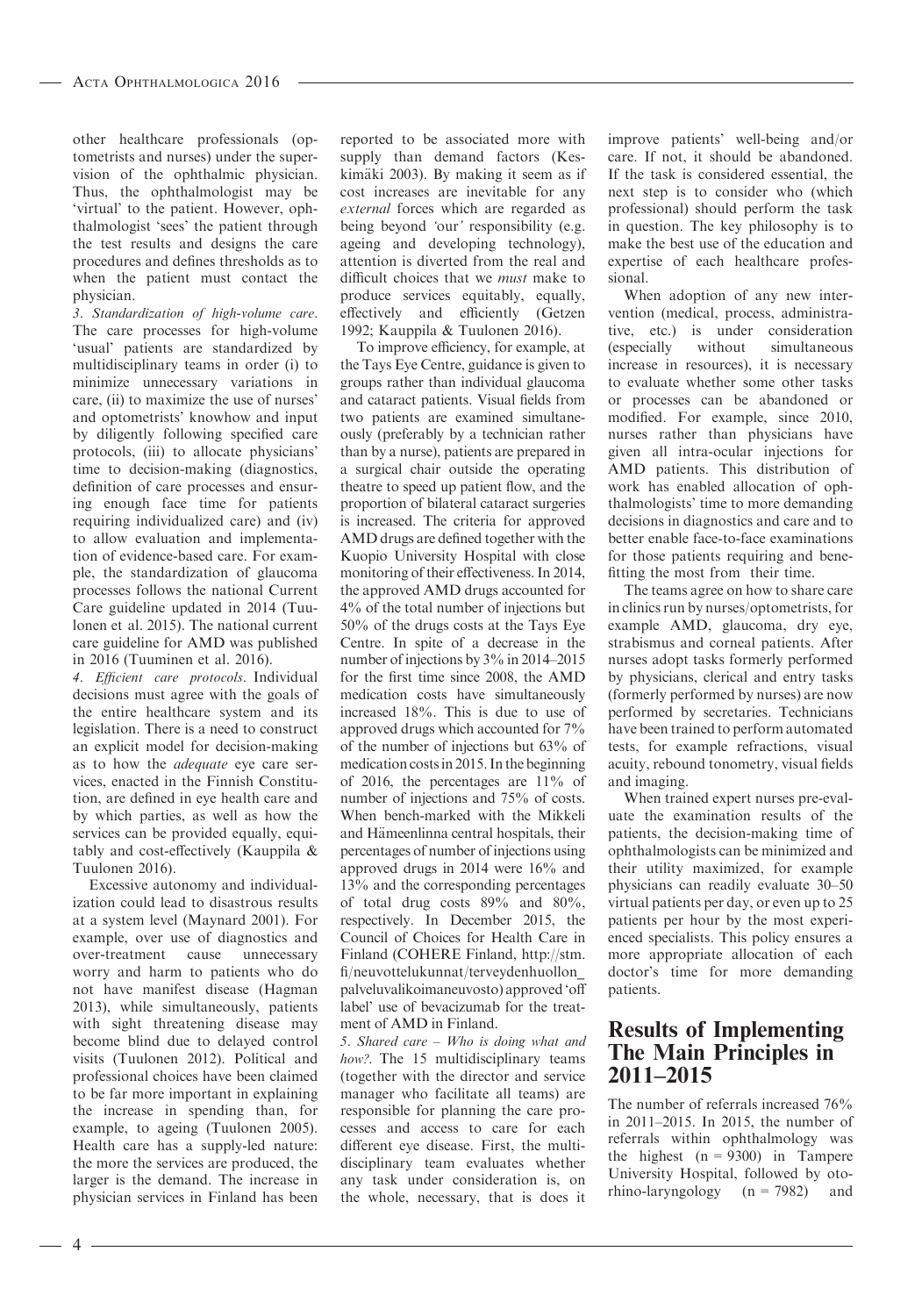gynaecology  $(n = 7842)$ . This high number can be also interpreted as a sign of trust by the municipalities towards the Tays Centre Eye in taking responsibility for organizing all eye services in the Pirkanmaa District, similar to their decision made in 2013 of purchasing all cataract operations from the Tays Eye Centre. The total number of outpatient visits in 2015 was 41 414. Although the number of patients on appointment list in outpatient clinic in 2015 (n = 6880) was 2.5fold compared to 2011, concurrently the number of delayed control visits has been reduced from a maximum of nearly 2000 in 2011 to zero by the end of 2015.

Although there was a 1.8-fold increase in the number of injections for wet macular degeneration in 2011– 2015 (from 2128 to 5967) and fivefold increase in imaging in 5 years (14 213 in 2015), all patients have received care in the Tays Eye Centre in spite of the lack of additional resources. After about a 50% annual increase in injections since 2009, a plateau was temporarily reached for the first time in 2014 with 6172 injections. In 2014– 2015, there was a 3% decline. There was no change in indications for treatment and no barriers for access to care indicating that the backlog of demand for services (delayed visits) seemed to have been cleared. However, in the beginning of 2016, the number of injections has started to increase again  $(+9\%$  compared with 2015).

The yearly number of cataract surgeries in 2011–2015 increased 46% from 3618 to 5281, and bilateral surgeries have increased from  $11\%$  in 2011 to 39% in 2015. Due to financial constraints, the municipalities requested that the provision of services in December 2014 should be slowed down to the level of July. Despite the postponing, for example cataract surgeries for 1 month, the same previous level of access to care was reached by the end of 2015.

The annual number of retinal surgeries has increased from 418 to 480 in 2011–2015 (15% in spite of discontinuing extra-cost after-hours operations in 2012). The number of glaucoma operations has increased 26% in 2011–2015 from 175 to 220. The profile of glaucoma surgeries was strategically modified increasing the use of tubes and deep sclerectomies. This change was enabled by having inviting three international gurus to visit the Tays Eye Center to train the young glaucoma surgeons and surgical team in 2014–2015 in the newly opened surgical cadaver training centre next to the Eye Centre ([http://www.pshp.fi/en-](http://www.pshp.fi/en-US/Research_and_training/Education/Surgical_Education_Centre)[US/Research\\_and\\_training/Educati](http://www.pshp.fi/en-US/Research_and_training/Education/Surgical_Education_Centre) [on/Surgical\\_Education\\_Centre\)](http://www.pshp.fi/en-US/Research_and_training/Education/Surgical_Education_Centre).

The total number of services provided increased 46% from 30 379 in 2011 to 44 631 in 2015. The total number of all surgical procedures (excluding AMD injections) has increased 99% from 3460 to 6882 in 2011–2015. The productivity has increased to a greater extent than the work force which increased 15% (25% increase in number of ophthalmologists) during the same time period. In 2015, work force of Tays Eye Centre consisted of thirteen specialist ophthalmologists, seven residents and 69 non-physician staff.

### Personnel – Together We Will See Farther

Compared to the starting point, the reputation of the Tays Eye Centre among ophthalmologists has significantly improved. There are currently not enough positions available for all the specialists and residents interested in working at the Tays Eye Centre. In addition, the staff turnover is minimal. The personnel have been motivated by the shared care concept. Nurse performed injections have now been initiated in several other eye clinics in Finland (e.g. Helsinki and Turku University Hospitals) and in one eye clinic in Sweden after their having visited the Tays Eye Centre.

In a 2014 staff survey, the nurses in the outpatient unit ranked their work experiences at 3.4 (scale: 1 unsatisfactory, 5 excellent) in a 26-question survey of their experiences at work. The highest ranked questions with 75–80% with scores 4–5 were collaboration within different professionals, feeling of autonomy and understanding the significance of own work as part of the university hospital. No one responded to these questions with scores of 1–2. In eight questions  $(31\%)$ , the mean score was >3.5. In 2013–2014, the number of outpatient visits increased 9% without additional resources.

Although the fairness of shared care was felt to have improved compared to previous years, some nurses felt that the speed of these changes was challenging. Several projects and processes have been implemented to support the staff to better cope with organizational and economic changes within the society reflecting also to the functions of the Eye Centre. In addition to team meetings, the leaders meet the entire staff on a monthly basis reporting statistics of operations and economics and information about timely matters.

### Research and Development

Related to the development of clinical care processes, eye services and leadership, health services research, health economics and secondary research (systematic reviews) continue to be important part of the research profile in the Tays Eye Centre (Tuulonen 2011, 2016; Hagman 2013; Saarela et al. 2013; Tuulonen et al. 2015).

In addition at the University of Tampere, Research and Development Centre for Ophthalmic Innovations (SILK) concentrates on translational and clinical research in ophthalmology. SILK is based on multidisciplinary co-operation extending the research network to several national and international collaborations ([http://www.silkresearch.fi/en/research/](http://www.silkresearch.fi/en/research/the-silk-research-network/) [the-silk-research-network/\)](http://www.silkresearch.fi/en/research/the-silk-research-network/). The research group has, for example in vitro and in vivo disease models for AMD, diabetic retinopathy and glaucoma as well as for deviant retinal angiogenesis and also performs Phase I-IV clinical trials. The Centre for Proteomics and Personalized Medicine is discovering biomarkers for glaucoma, dry eye and ophthalmic surgery.

### Conclusions and Future Steps

Although the statistics indicate that the new operational principles and premises together with a 15% increase in work contribution has led to a 46% increase in productivity, improved access to care and the clearance of service backlogs (delayed visits), efforts continue to further develop and refine our improved cost-effective care. As the bench-marking project which was kicked off in 2012 for comparing productivity and outcomes at a national level did not reveal meaningful and

- 5 -